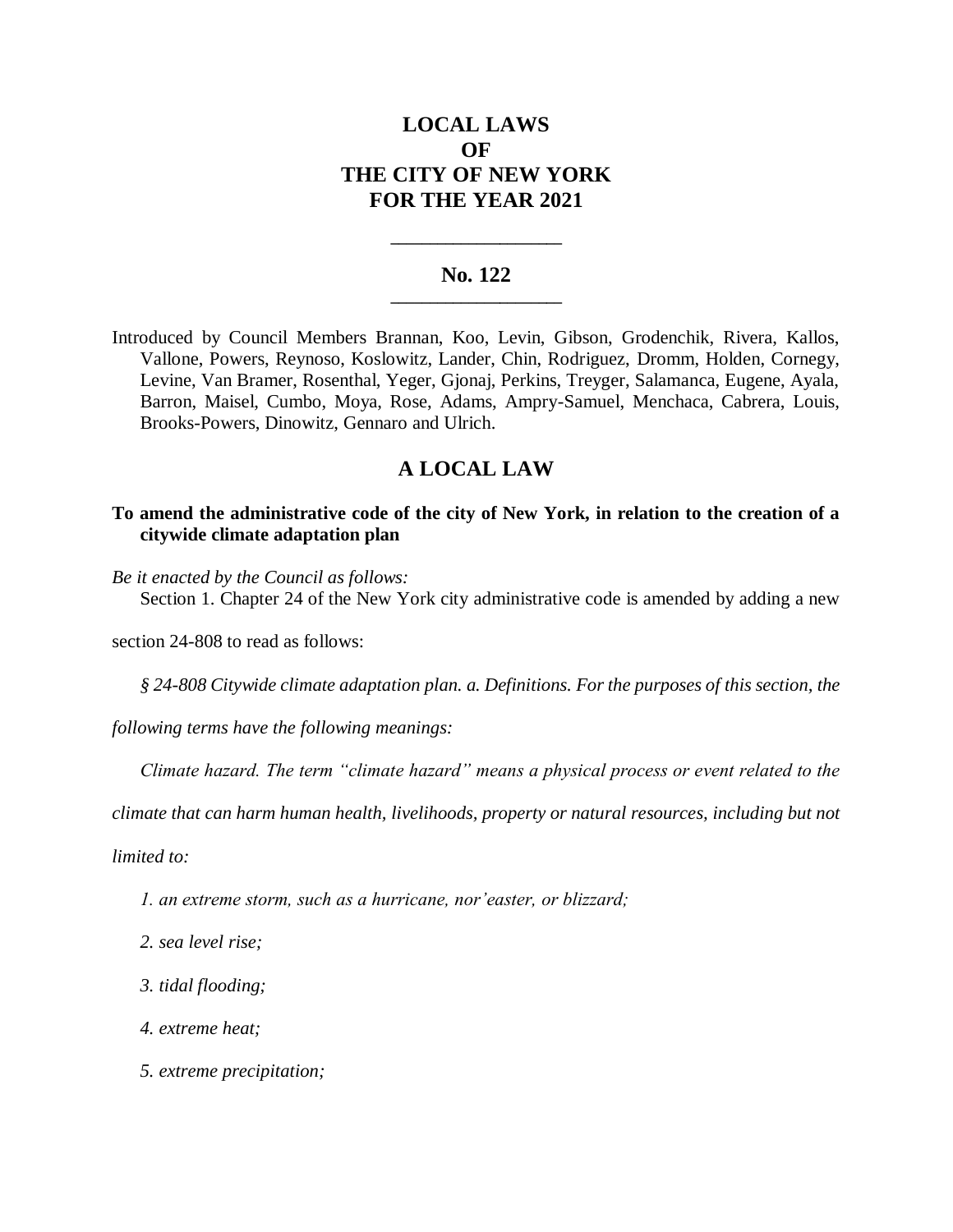*6. extreme wind;* 

*7. a wild fire; or* 

*8. a flooding surge event that may be associated with a storm.*

*Director. The term "director" means the director of long-term planning and sustainability. Environmental justice area. The term "environmental justice area" has the same meaning as such term is defined in section 3-1001.*

*Non-structural risk reduction approach. The term "non-structural risk reduction approach" means a program, policy, process or incentive to safeguard communities from climate hazards or to remove a structure from a location at risk of a climate hazard, including wetlands preservation, creation and restoration, densification in areas that are not prone to flooding, or other similar concepts.*

*Office. The term "office" means the office of long term planning and sustainability.*

*Resiliency and adaptation measure. The term "resiliency and adaptation measure" means a measure to enable a community or structure to withstand or avoid a climate hazard, including but not limited to a rip rap, groin, breakwater, levee, floodwall, marsh, wetland, erosion control method, natural resource beach nourishment and restoration, floodproofing, weatherization, cooling measures, rain garden, drainage improvement, water detention structure, permeable pavement, tree planting, reflective roof, shade structure, building retrofits, or green roof.*

*b. Not later than September 30, 2022, and every 10 years thereafter, the office, or another agency or office designated by the director, in consultation with the department of city planning, the department of environmental protection, the department of transportation, the department of housing preservation and development, the department of education, the department of citywide*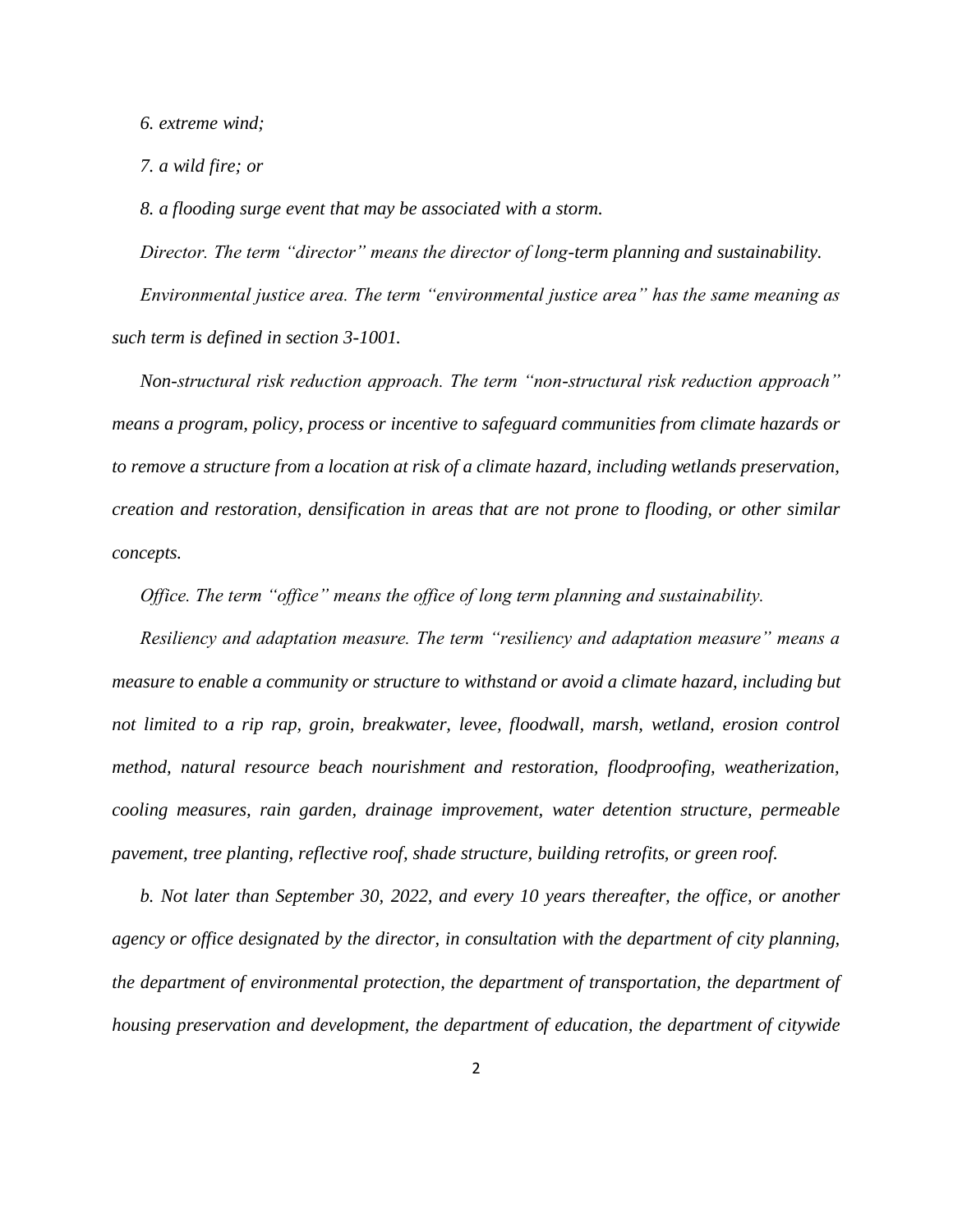*administrative services, the department of buildings, and the department of parks and recreation, shall develop and post on the office's website a climate adaptation plan that considers and evaluates a range of climate hazards impacting the city, including its shoreline, and identifies and recommends resiliency and adaptation measures and non-structural risk reduction approaches to protect and prepare the city's residents, property and infrastructure.* 

*c. Such climate adaptation plan shall identify areas of the city that the director determines are highly vulnerable to climate hazards and evaluate whether such areas should be prioritized for resiliency and adaptation measures and non-structural risk reduction approaches.*

*d. Such climate adaptation plan shall consider the potential impact of identified resiliency and adaptation measures and non-structural risk reduction approaches on environmental justice areas.*

*e. Such climate adaptation plan shall take into account recommendations contained in assessment reports, technical reports and working group reports issued by the intergovernmental panel on climate change and the New York city panel on climate change or any successor entities and recommendations included in the comprehensive waterfront plan, prepared pursuant to section 205 of the charter.*

*f. Such climate adaptation plan shall propose additional strategies to address climate hazards.* 

*g. Such climate adaptation plan shall not be a long-term sustainability plan for the purpose of subdivision e of section 20 of the charter, a plan for the purposes of section 197-a of the charter, or a comprehensive waterfront plan for the purposes of section 205 of the charter.*

§ 2. This local law takes effect immediately.